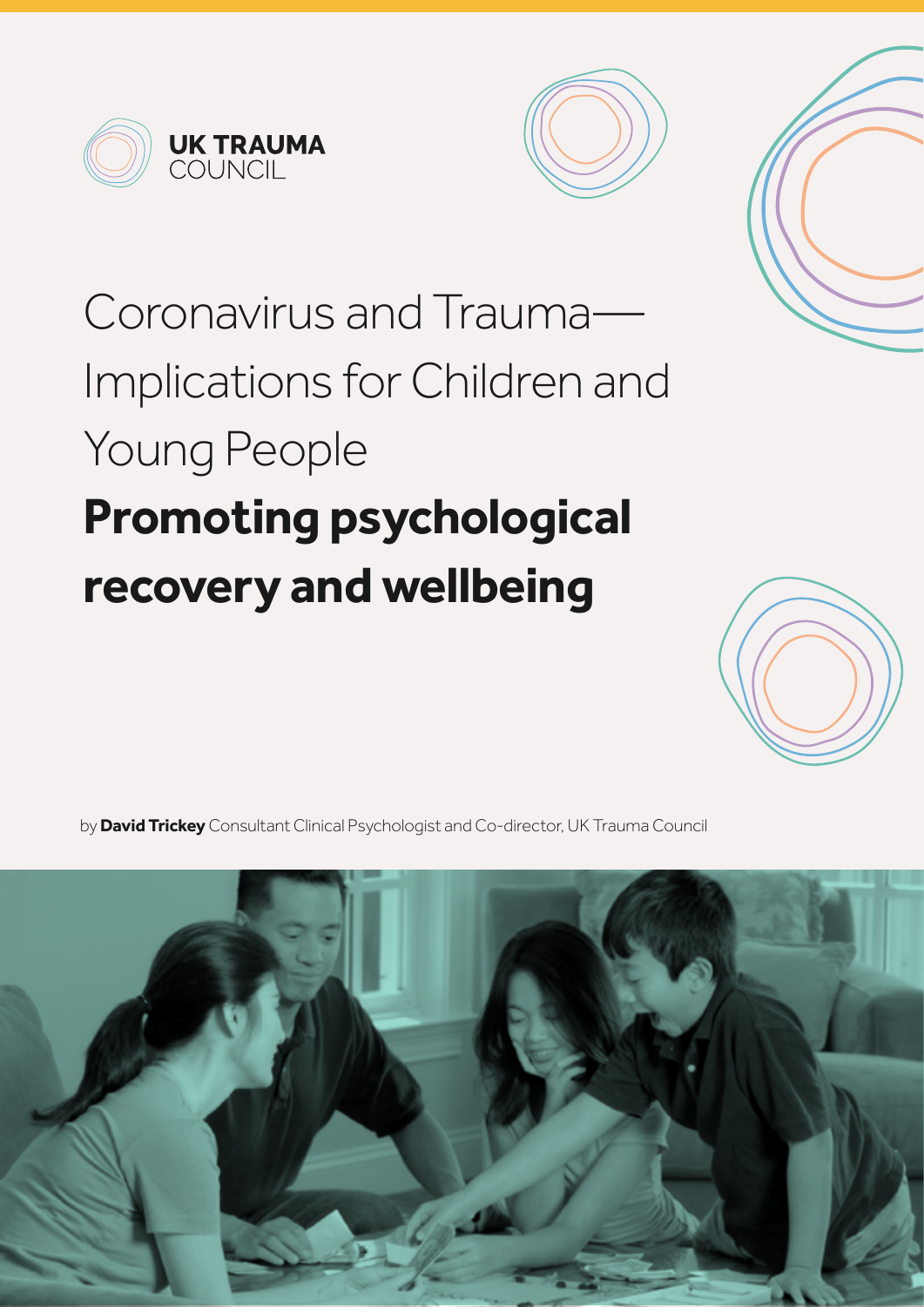

Here are six helpful principles, based on psychological evidence, that can be used to support the psychological recovery of children and young people who have been affected directly or indirectly by coronavirus related illness. Exactly how these principles are best applied will be depend on various things, including who was affected by the coronavirus, how severely they were affected, and how old the child is.

### **Six principles**

**Generally speaking, the help described below is best provided by people that a child already knows, loves and trusts, such as their family members and carers. The role of professionals is most likely to be that of supporting the adults around the child, rather than direct work with the child. If a child's carers are taken ill, or if they are struggling, they may need to think about bringing in some additional direct help.**

**To support psychological recovery, simply consider what can be done to help a child to:**

### **1. Feel safe**

A child might need more information about the illness, and about the recovery. The trick here is to ensure that even young children are able to ask questions and to get honest and helpful answers (rather than have to create their own). They might need to know how safe their loved ones are particularly those adults on which they depend,

and who will look after them if any carers are ill. A child may need more attention – both in terms of quality and quantity. So adults might need to be more available than before. When they are with a child, adults may need to ensure that they are particularly focused on the child and not distracted. That doesn't mean that adults have to drop everything and be available 24/7. But it does mean that adults may have to manage a child's expectations by being clear about their availability and finding some time when they can be truly focused on the child.

A child might also need to know that it's ok to be upset – that's nothing to worry about. It's understandable to have bad dreams, and it's normal if they have memories that are not very well behaved and keep popping up – that's their mind's way of helping to sort the events out, so that they can be put behind them. These sorts of difficulties (or symptoms) are to be expected in the days that follow. Such difficulties would be normal in the following weeks, and understandable in the first few months. Not many children would have symptoms continue for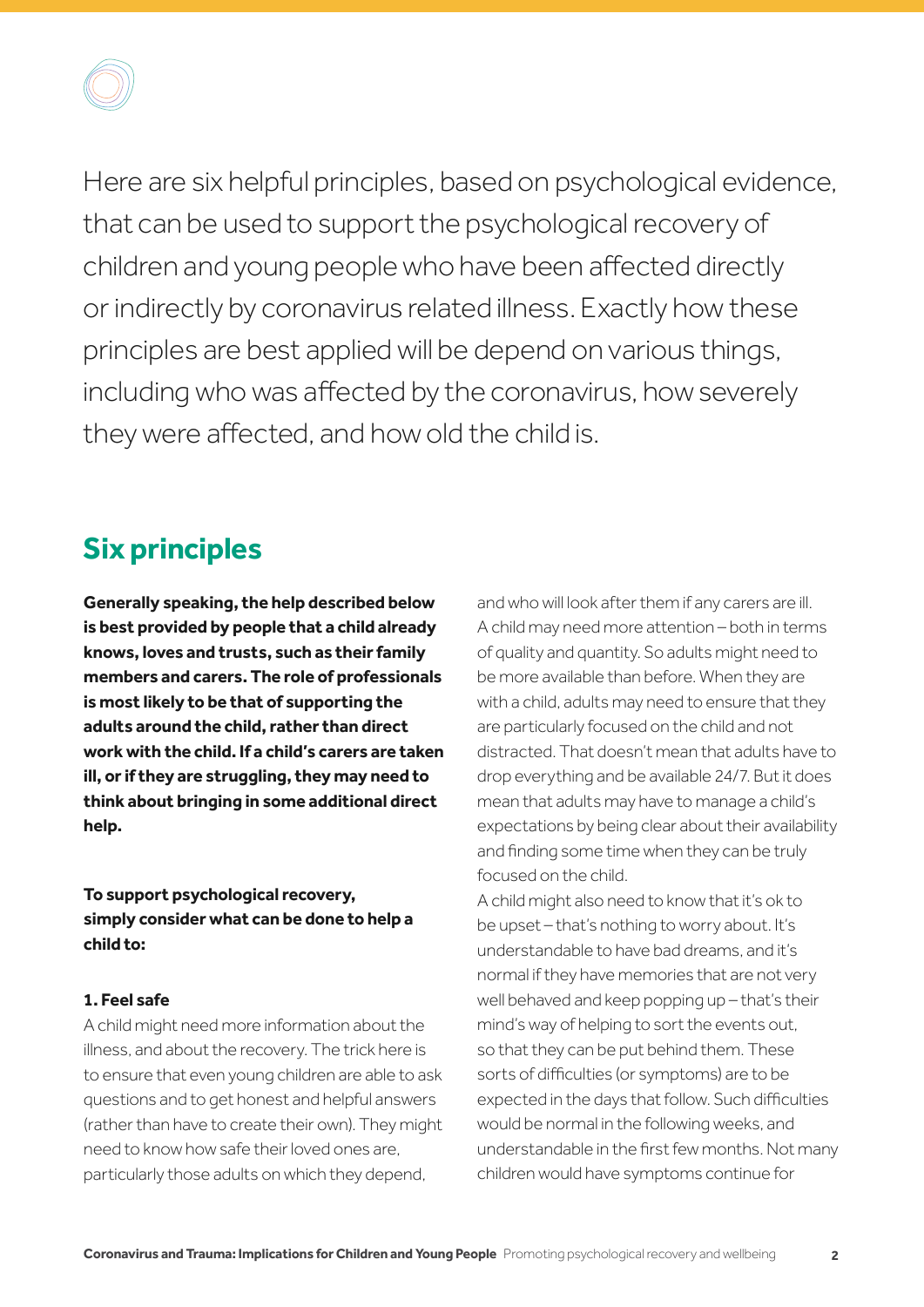

months, so that might be when some additional specialist support should be considered.

### **2. Feel calm**

This is closely dependent on feeling safe, but what else can help a child to feel calm? Stories, music, physical activity, cuddles, TV, craft, yoga? The trick here is not to be prescriptive, but for those around the child to be creative. After all, they know the child best, and they will have the best ideas about what will help. For example, the Unworry Book has LOADS of ideas – because one idea does not work for every child, so this book allows children to pick and choose, and try things out to see what works.

It's also important to 'evaluate the outcome' – what works for a particular child and what doesn't? You might need to step back and review if the strategies you are adopting are helping. This is not just about providing activities to manage feelings. It is also about accepting and validating the child's feelings, as this can be a very powerful way to help them not to be overwhelmed by their strong feelings.

#### **3. Feel socially supported and connected**

Social distancing does not have to mean social isolation. If a family has been directly and severely affected, they may feel somewhat out of touch, they may even have been deliberately isolated. The family may have to be creative about how they can maintain social connections with important people (including friends, even for young children). Some children feel awkward when they interact with others by video rather than directly, so they may need some help. Some children are more happy sending video

messages back and forth rather than having an actual interaction in real time. Other children like having adults organise their video interactions by providing them with a structure and suggesting some games that lend themselves to remote contact. We've included a list of games at the end of this article.

### **4. Feel in control**

There is so much going on that will inevitably make people feel out of control. In reality, there are many things over which people do not have control, but there are plenty of things over which people do have control, and it can be helpful to remind people of this. One way of demonstrating this with children is to give them choices. How would they like to schedule games or activities? What would they like to do or eat? What do they want to play with? Where do they want to be? This can help create a sense of agency and control for the child.

### **5. Feel hopeful about the future**

This is not about being dishonest, but it is about having a balanced view of the future and avoiding catastrophising. One way to re-balance children's views about the future is to ask them what they are looking forward to when things are a bit more normal. How are they going to celebrate when lockdown ends? Can they plan some of those activities? What do they think they will have learned? Will some things be different? Is there anything good to have come out of this situation?

### **6. Make meaning of what has happened**

How can children be helped to make sense of what has happened, and what is still happening,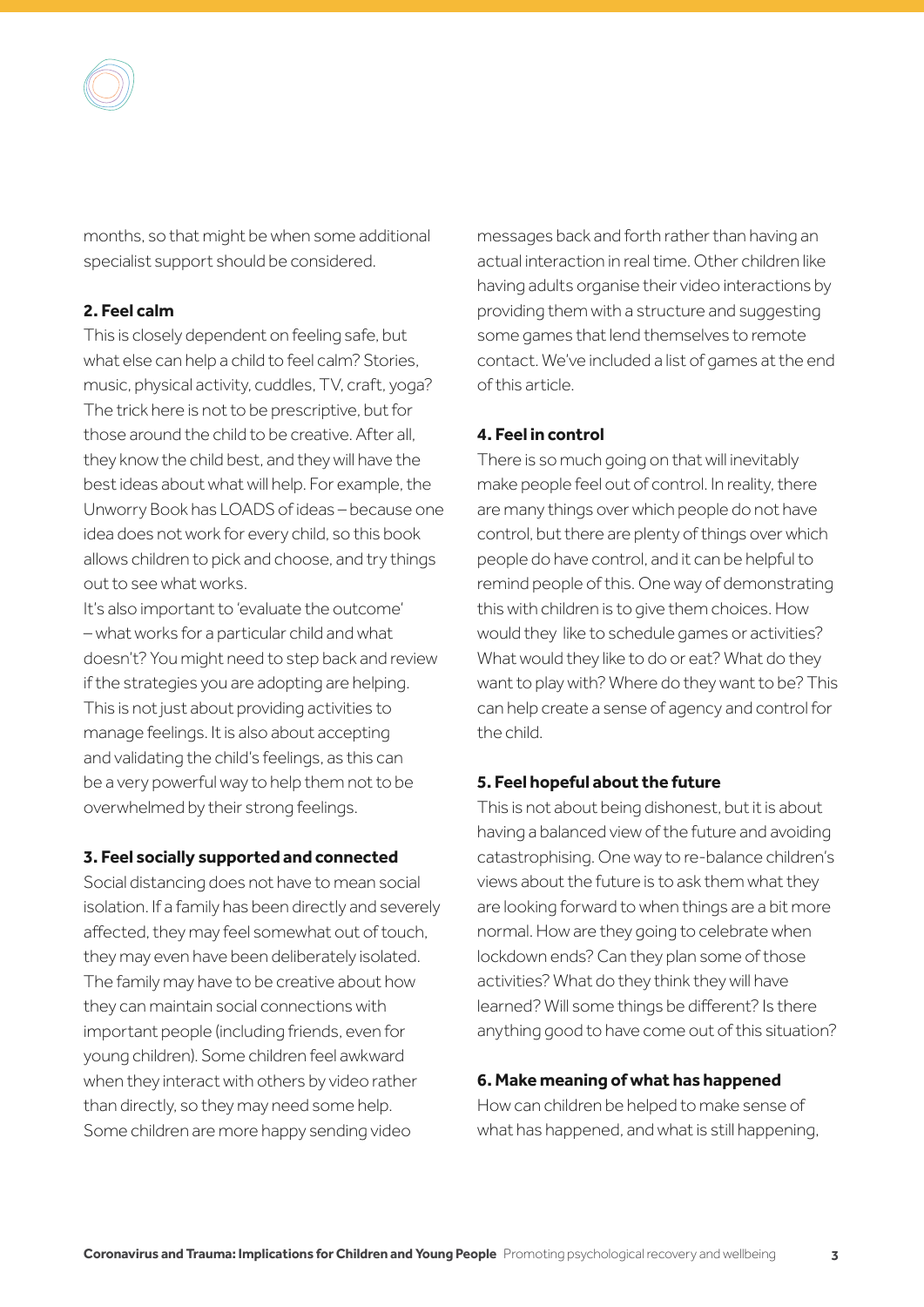

in a way that is both truthful and useful? Not by catastrophically exaggerating, and not by avoidantly minimising - but by being realistic, optimistic and balanced. This involves having conversations about what has happened, and what is continuing to happen. Problems can develop if adults try to avoid such conversations for fear of making things worse. It's much better to have these conversations out in the open where adults can guide the meaning-making, rather than a child having to manage it on their own. A child may be trying hard to not think about something, but unhelpful thoughts can intrude and may be particularly potent at nighttime when children are on their own. Winnie the Pooh said "A thing when it is inside your head seems very

thingish, but when it's outside of your head and has other people looking at it, it doesn't seem so thingish any more". Finding the right time for such discussions and not missing the opportunities when they present themselves is usually better than forcing a conversation. Some adults can try too hard to 'fix' the problem, rather than beginning by being curious and listening carefully. If a child feels that the adult has really understood them, then they will be happier to open up, and more open to the adult's guidance.

### **Ideas to help structure children's video interactions with friends and families.**

**Many games that children would usually play when they are together can be easily adapted for remote contact. Here are just a few ideas that hopefully demonstrate just how easy it is.**

### **Charades**

Player 1 acts out a word or phrase, and player 2 guesses the word or phrase by watching the gestures.

### **20 Questions**

Player 1 thinks of a person, place or object,

and tells player 2 whether it is a person, place or object.

Player 2 asks player 1 questions, to which player 1 can only answer yes or no. In theory, the number of questions should be limited to 20 – but some flexibility is fine.

The aim is for player 2 to guess the person, place or object before they run out of questions.

Player 1 and player 2 then swap over and repeat until just before one of the children loses interest (if possible).

You could keep score and see who gets the most points.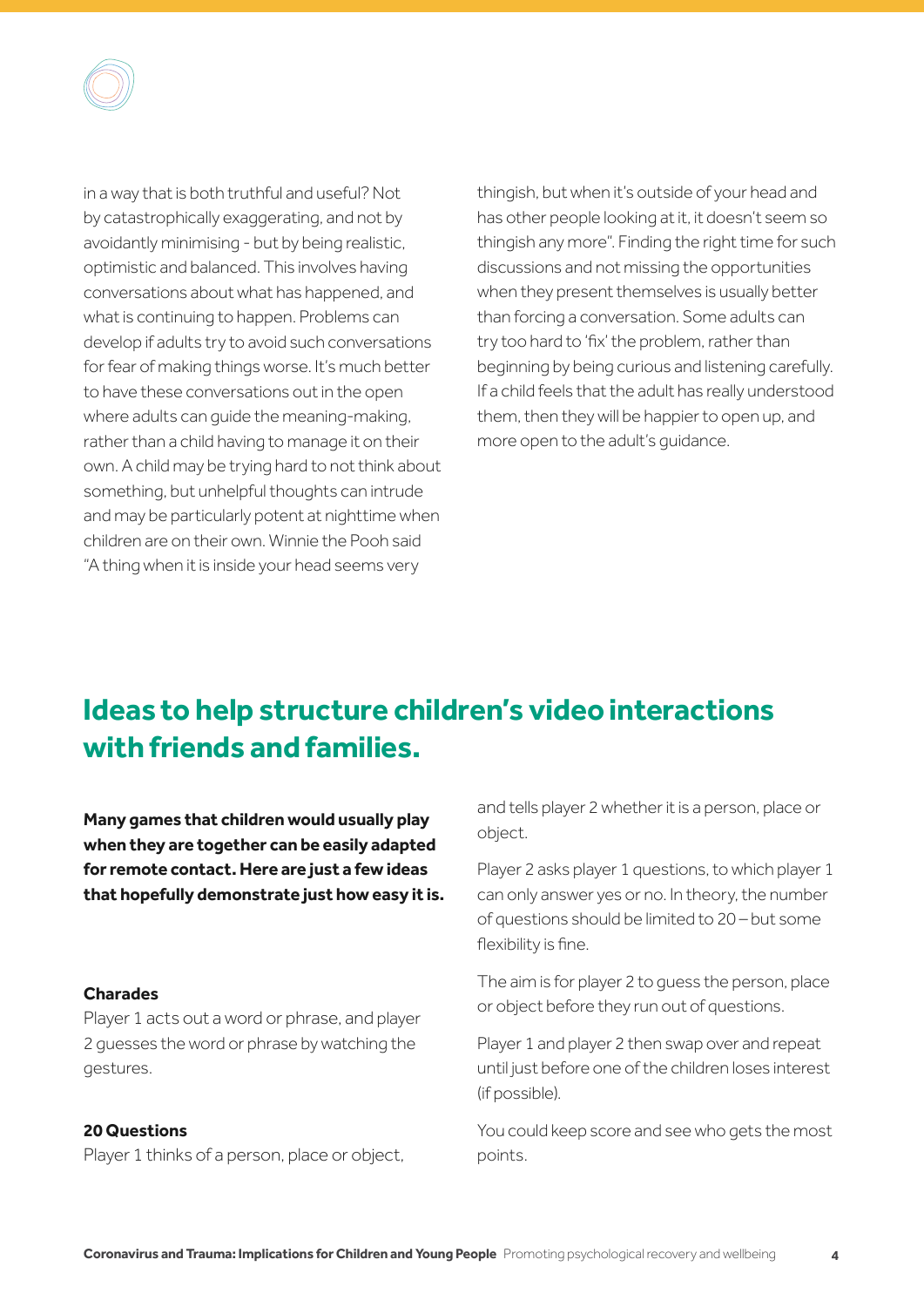### **Two Truths and a Lie**

Player 1 shares three statements about themselves: two true ones, and one that is not true.

Player 2 has to guess which one is not true

Player 1 and player 2 then swap over and repeat until just before one of the children loses interest (if possible).

You could keep score and see who gets the most points.

### **Words Within Words**

Choose a word or phrase and see which player can make the most new words using the same letters.

For example, the phrase Birthday Party could be used to make hat, bat, rat, ray etc.

The player that comes up with the most words in one minute wins.

### **Read My Lips**

Player 1 silently mouths the words to a phrase, or lyrics to a song.

Player 2 has to guess what they are saying, just by reading their lips.

Player 1 and player 2 then swap over and repeat until just before one of the children loses interest (if possible).

You could keep score and see who gets the most points